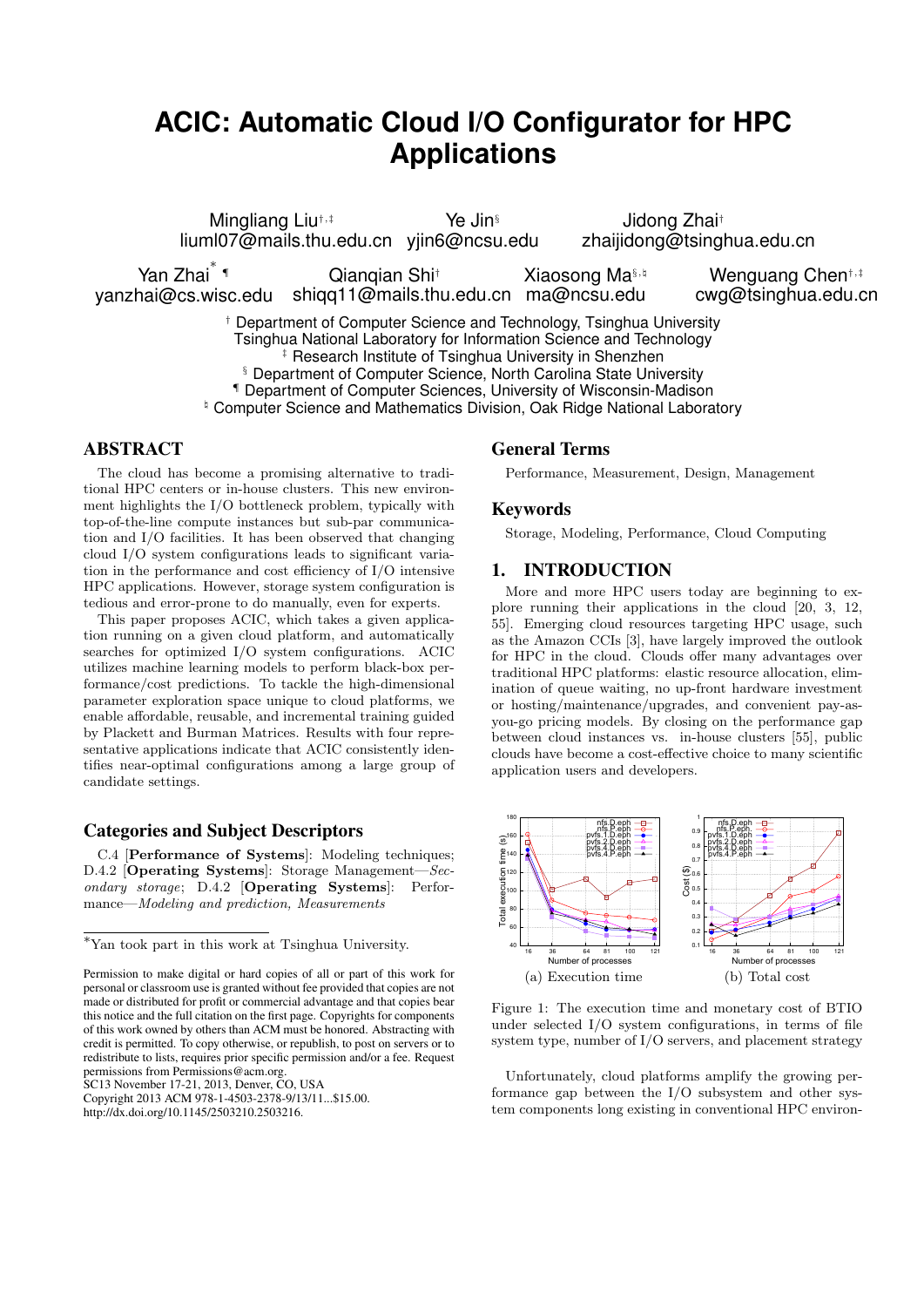ments [\[24\]](#page-11-1). Leading cloud platforms such as Amazon interconnect the compute instances with commodity networks instead of dedicated high-speed interconnection, such as InfiniBand. Also, multi-tenant cloud resources deliver inferior and sometimes highly variable performance [\[5\]](#page-10-3).

On the flip side, clouds empower users with full, a-la-carte configuration of the I/O subsystem, which is impossible on traditional HPC clusters. For example, users can choose important I/O parameters such as the file system type, the number of I/O servers, the type and number of I/O devices to use, etc. Previous study revealed that the in-cloud performance of representative HPC applications is highly sensitive to such I/O system configurations [\[32\]](#page-11-2). Figure [1](#page-0-0) demonstrates this impact on both performance and monetary cost of running the NPB BTIO application (more information in Section [5\)](#page-5-0), shown to vary dramatically with different I/O system configurations. It also shows that even for a single HPC application, its performance/cost behavior across different I/O configurations varies with different problem/job sizes, and no single configuration excels in all cases. The cloud enables users to setup optimized I/O configurations for individual application upon its execution, instead of forcing all applications to use a pre-configured solution.

However, taking advantage of this uniquely available configurability and deriving optimized per-application I/O configuration are very challenging and potentially very expensive. Several factors, including the lack of one-size-fits-all parameter choices, the complexity from both the system and the application side, and the obscureness of I/O system hardware/software details due to virtualization, make white-box modeling and analysis unrealistic. Meanwhile, the high-dimensional cloud I/O configuration parameter space makes learning-based, black-box approaches quite costly, in terms of both time and monetary overhead. Furthermore, as I/O configuration has been shown to be application- and even scale-dependent, knowledge and training data obtained from one application may not apply to another.

There are many tools that evaluate and configure storage systems for traditional clusters [\[2,](#page-10-4) [4,](#page-10-5) [16,](#page-10-6) [30\]](#page-11-3) (more discussions in Section [7\)](#page-9-0). However, some of them [\[16,](#page-10-6) [30\]](#page-11-3) focus on the storage devices only and hence are not able to address the complex, high-dimensional cloud I/O configuration problem. Some others (such as Minerva [\[2\]](#page-10-4)) are extremely complicated for non-expert users, requiring expertise with advanced tools and a large number of experiments. Moreover, none of them covers the complicated cost-performance tradeoff unique to the cloud.

To address this problem, we propose ACIC (Automatic Cloud I/O Configurator), the first tool to optimize the I/O system for HPC applications in the cloud. Given an application to run on a given cloud platform, ACIC automatically searches for optimized I/O system configurations from many candidate settings. Our approach takes advantage of a black-box model to learn the relationship between influential I/O system configurations and the optimization objective (cost or performance). After training the model on the target cloud platform, ACIC automatically extracts the given application's I/O characteristics, evaluates candidate I/O configurations, and recommends an optimized configuration according to user's selected objective.

Though learning-based performance modeling/prediction has long been explored, including for parallel applications [\[44,](#page-11-4) [54\]](#page-11-5), ACIC's originality lies in the cost-saving mechanisms that make such approaches affordable on clouds:

- 1. We explore a crowdsourcing service model for automatic, per-application cloud system configuration, where community members build and share a public performance/cost database. The service may not rely on, but can benefit from continuous training data contributions, which improve its configuration accuracy, as well as its adaptivity to system upgrades. We describe our proof-of-concept ACIC tool using parallel I/O as a case study, yet the service model applies to other configurable systems.
- 2. Rather than case-by-case learning/prediction, we enable reusable training by adopting a generic synthetic I/O benchmark and systematically sampling the parameter space.
- 3. To tackle the large training space that renders the model training prohibitively expensive, we perform dimension reduction by evaluating parameters' impact on performance using PB matrices [\[38\]](#page-11-6).

We implemented ACIC, trained it with the synthetic yet expressive parallel I/O benchmark IOR [\[42,](#page-11-7) [49\]](#page-11-8) on Amazon EC2, and evaluated it with four real-world data-intensive parallel applications. Our results indicate that ACIC consistently provides optimized configurations that improve performance (total execution time) by a factor of 3.0 on average and the cost saving of 53% on average under the baseline configuration (see Section [5\)](#page-5-0).

We have recently released the ACIC tool, plus all our training data collected from EC2 [\[26\]](#page-11-9). Currently, users can download the shared training data, build the prediction model, use our provided tool to obtain I/O characteristics from their applications, run the prediction, and configure EC2 to deploy the recommended I/O configuration with our provided scripts. In the future, we plan to also provide full web-based services to enable online configuration queries.

#### 2. APPROACH OVERVIEW

Figure [2](#page-2-0) illustrates the ACIC architecture. Its central component is a black-box prediction model, which can be bootstrapped with a certain amount of initial training data. ACIC takes both the cloud system I/O configuration parameters (such as file system type, storage device type, number of I/O servers, etc., to be described in Section [3.1\)](#page-2-1) and application I/O characteristics (such as major operation type, read/write block size, read/write count, etc., to be described in Section [3.2\)](#page-3-0). Concatenated together, these parameters constitute a 15-D exploration space for ACIC's training and prediction. To reduce the time overhead and monetary cost associated with training, ACIC employs a dimension reducer using Plackett-Burman (PB) matrices [\[38\]](#page-11-6), with more details discussed in Section [4.1.](#page-4-0)

Generally, there are several ways to collect the training data, such as application case studies, benchmarks, and trace replays. ACIC chooses the IOR [\[42\]](#page-11-7) synthetic benchmark as it is generic, highly configurable, and open-source. It carries out the initial training by running the synthetic IOR benchmarks on the target cloud system, systematically sampling the concatenated parameter space across the dimensions selected through PB matrices. For each training run, ACIC collects the performance (cost) metric with the candidate cloud I/O configurations. With the sampled data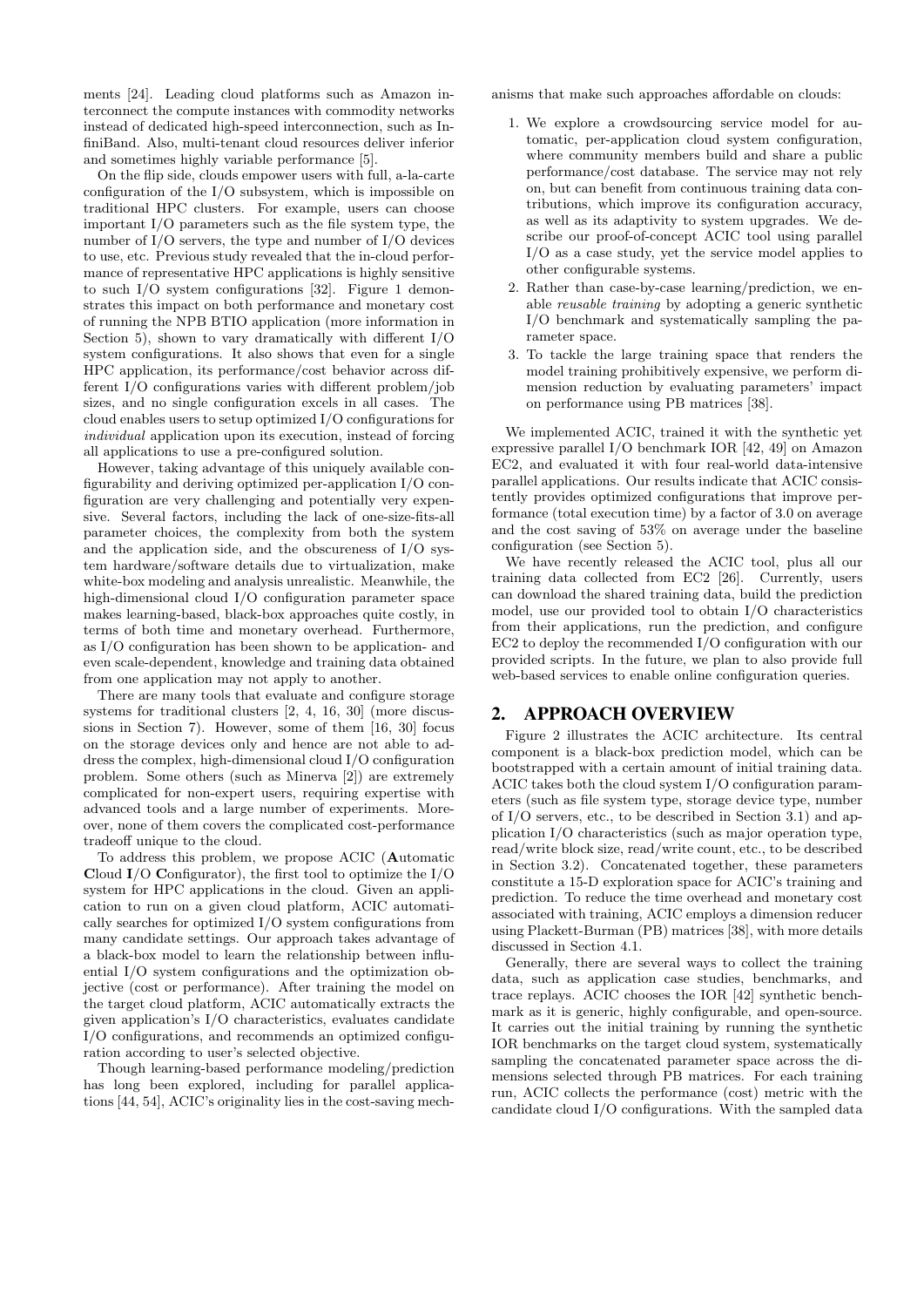<span id="page-2-0"></span>

Figure 2: ACIC architecture

points fed into a training database, ACIC can use different machine learning algorithms to train its black-box prediction model. In our implementation, we use the popular classification and regression trees (CART) [\[35\]](#page-11-10).

Given a target HPC application, users can either directly provide values of relevant I/O characteristics, or use a simple profiling tool (included as part of ACIC) to extract such application-specific parameters. Both approaches are feasible, as HPC applications, especially parallel simulations, are known to have periodic, relatively well-defined I/O behavior. Based on the user-specified optimization goal, currently either the performance (application execution time) or the monetary cost of execution, ACIC outputs the predicted optimal I/O configuration. Note that the monetary cost of a certain application execution is not proportional to the execution time here, as I/O servers can be placed at didicated instances or part-time ones.

One major advantage of ACIC is its reusability. It is worth pointing out that even with its dimension reducer, the initial training of ACIC may cost dozens to hundreds of hours (and dollars). However, we argue that such expense is reasonable considering that the application-independent IOR training results can be reused. Therefore, the training cost is to be amortized over many different applications and different executions of the same applications.

Another chief advantage of ACIC is its expandability. First, it benefits from continuous, incremental training. With more user-contributed IOR training data points, ACIC achieves higher prediction accuracy. This allows it to bootstrap with sparse sampling in its initial training. The additional training may even come at no extra monetary cost, as public clouds like Amazon EC2 typically charge users at a hourly billing granularity. Users can fit one or more short IOR training runs into the "residual" time allocation, after completing their application runs. Second, with continuous, incremental training, the ACIC training database can effortlessly deal with cloud hardware/software upgrades with common data aging methods. Third, ACIC can easily handle new I/O configurations or characteristic parameters by adding more dimensions into its prediction model, though the open-source IOR benchmark may need to be expanded if an application has I/O features that it does not test.

Finally, although the training and prediction are clouddependent, ACIC makes no assumptions on the cloud I/O configurations or application I/O characteristics and can be applied to any platform-application combinations.

# 3. EXPLORATION SPACE

#### <span id="page-2-1"></span>3.1 I/O Configuration Options

Figure [3](#page-2-2) depicts the configurable I/O system stack in the cloud, using Amazon EC2 terms. At the lowest level is the storage hardware, where users can choose between two forms of virtual disk devices: Elastic Block Store (EBS) and local ephemeral disks (standard or SSD). Multiple device instances can further be aggregated with configurable software RAID. Above the storage layer are the shared file systems, such as PVFS2 [\[9\]](#page-10-7) and widely used NFS [\[8\]](#page-10-8). For each selected file system, there are also configurable parameters such as the number and placement of I/O servers, plus internal settings like stripe size and buffer sizes. Finally, between the file system and the applications, scientific codes often perform I/O through parallel I/O or middleware such as the MPI-IO and HDF5 [\[14\]](#page-10-9) library, though some codes may directly utilize the universal POSIX interfaces. In this paper, we choose to leave the EBS QoS level and file system internal buffer sizes with default configurations, as the IOPS (Input/Output Operations Per Second) metric used by the former is not that relevant to HPC applications, and our empirical study did not find the latter with significant impact on performance or cost.

<span id="page-2-2"></span>

| Application    | <b>Application file interface</b><br>(MPI-IO vs. POSIX)    |                                                  |  |  |
|----------------|------------------------------------------------------------|--------------------------------------------------|--|--|
| File System    | File system internal parameters<br>(Stripe Size: 64KB/4MB) |                                                  |  |  |
|                | I/O server number<br>(1/2/4)                               | I/O server placement<br>(Dedicated vs. Parttime) |  |  |
|                | <b>File system</b><br>(NFS vs. PVFS2)                      |                                                  |  |  |
| Storage Device | <b>Software RAID</b><br>(RAID 0 vs. No RAID)               | Device number<br>(1/2)                           |  |  |
|                | Cloud storage device type<br>(EBS vs. Ephemeral)           |                                                  |  |  |

Figure 3: Configurable I/O system stack in the cloud

Figure [3](#page-2-2) shows all configurable layers in the cloud I/O stack, from I/O library all the way to storage device hardware. In contrast, on traditional shared parallel platforms users typically can only configure the top layer. Therefore, in this paper we focus on the layers opened up by cloud platforms. Below we briefly describe the I/O configurations found relevant to parallel applications' performance/cost in the cloud [\[32\]](#page-11-2).

Storage device and organization Cloud platforms typically provide multiple storage choices, with different levels of abstraction and access interfaces. E.g., with EC2 CCIs, applications have access to:  $1$ ) the local block storage ("ephemeral") with  $4\times840GB$  capacity, where user data does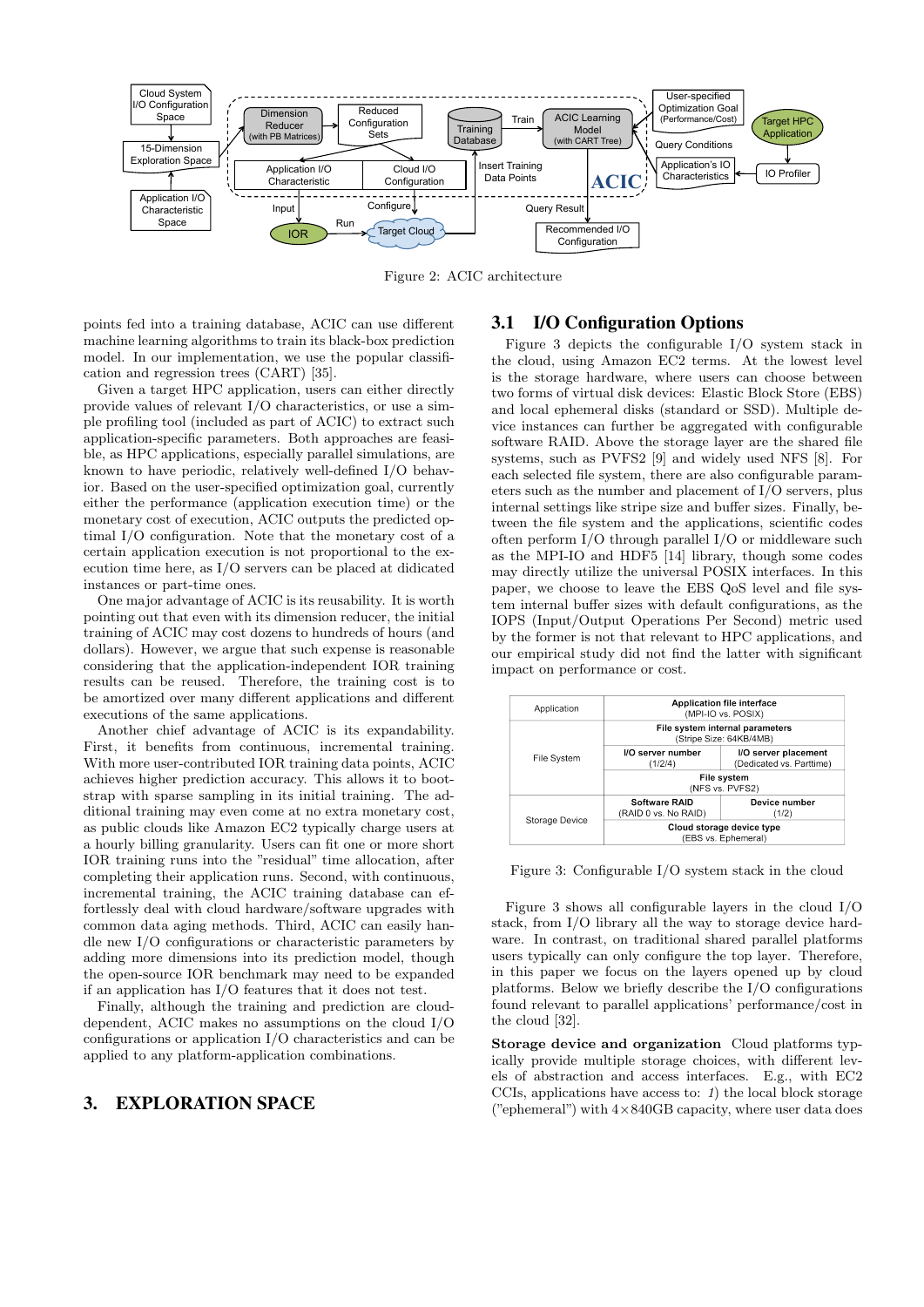not persist across instance reservations, 2) off-instance, persistent Elastic Block Store (EBS), and 3) SSD disks. Apart from data persistence, the ephemeral and EBS devices possess different performance characteristics, usage constraints, and pricing policies. Finally, a cloud HPC user can easily scale up the aggregate I/O capacity and bandwidth, e.g., by aggregating multiple disks into a software RAID 0 partition.

File system selection and configuration Typically, supercomputers or large clusters have parallel file systems such as Lustre [\[41\]](#page-11-11), GPFS [\[1\]](#page-10-10), and PVFS [\[9\]](#page-10-7), while smaller clusters tend to choose shared file systems such as NFS [\[8\]](#page-10-8). Cloud users can choose between the two categories based on individual applications' demands, and switch between selections quite easily and quickly, unlike with traditional HPC resources. Once selected, a parallel/shared file system itself has many internal knobs and is non-trivial to configure. Most conventional parallel platforms adopt fixed default settings as it is impossible to cater to individual applications.

In this proof-of-concept work, we focus on two important and highly application-dependent parameters, which configure the file system servers. Parallel file systems can use different numbers of I/O servers. In addition, one can choose to have dedicated vs. part-time I/O servers. With the former, I/O servers run on separate cloud instances, while with the latter, they share physical instances with a subset of the compute nodes. Due to the obvious impact of I/O server provisioning in both performance and cost, it is important to optimize such server placement for better resource utilization and cost-effectiveness.

#### <span id="page-3-0"></span>3.2 Application I/O Characteristics

I/O workload characterization has remained an active problem [\[13,](#page-10-11) [39,](#page-11-12) [24\]](#page-11-1). Meanwhile, though applications have varying concrete I/O patterns, they also share high-level I/O behaviors common to most HPC scientific codes, especially the periodic checkpoint/restart output activities.

To enable reusable training, ACIC chooses to measure cloud I/O performance with sampled system configurations using synthetic benchmarks created via IOR [\[42\]](#page-11-7). IOR is a flexible and expressive parallel I/O benchmark that can be configured to mimic different applications' I/O behavior. Also, its open-source nature allows easy extension to test additional I/O features when the need arises.

Currently ACIC considers the following I/O characteristics parameters in creating IOR test cases. Note that these do not include access spatiality (random vs. sequential), as most modern HPC applications perform sequential I/O, dominated by append-only writes [\[42\]](#page-11-7). The range of parameters is selected based on the real-world applications used in our evaluation, and can be expanded with additional training, without invalidating the collected data.

- Number of processes: total number of processes running the application in parallel
- Number of I/O processes: number of processes performing the I/O operations simultaneously
- I/O interface: POSIX, MPI-IO [\[31\]](#page-11-13), or high-level libraries such as HDF5 [\[14\]](#page-10-9) and netCDF [\[40\]](#page-11-14)
- I/O iteration count: number of I/O iterations within the application execution
- Data size: amount of data each I/O process reads and writes within each I/O iteration (e.g., the size of the 3-D array partition assigned to each process)
- Request size: amount of data transferred in each I/O function call (I/O request size)
- Read and/or write: I/O operation type
- Collective on: whether I/O processes adopt collective I/O [\[47\]](#page-11-15) to cooperatively read/write shared files
- File sharing on: whether the I/O processes access a single shared file, or per-process private files

Although IOR covers most important aspects of HPC I/O parameters, it does make certain simplifications. For example, the request sizes for different variables a parallel simulation writes out may not be uniform. In our future work, we plan to assess the impact of such simplification on our model prediction accuracy and investigate ways to allow more detailed characteristics specification if necessary.

To extract parameters representing application's I/O characteristics, one can use existing profiling/tracing tools [\[22,](#page-11-16) [7,](#page-10-12) [45\]](#page-11-17) to instrument I/O primitives of the application, followed by trace collection/analysis. We include a simple tool for collecting ACIC-relevant application I/O characteristics encompassing a tracing library and scripts for parsing and statistically summarizing I/O traces [\[26\]](#page-11-9).

#### 3.3 Defining Exploration Space

<span id="page-3-1"></span>

| Name                             | Value                                     | Rank           |
|----------------------------------|-------------------------------------------|----------------|
| Disk device                      | EBS, ephemeral                            | 10             |
| File system                      | {NFS, PVFS2}                              | 5              |
| Instance type                    | $cc1.4xlarge, cc2.8xlarge\}$              | 12             |
| $I/O$ server number              | $\{1, 2, 4\}$                             | 3              |
| Placement                        | {part-time, dedicated}                    | 7              |
| Stripe size                      | ${64KB, 4MB}$                             | 6              |
| Num. of all processes            | $\{32, 64, 128, 256\}$                    | 14             |
| Num. of $I/O$ processes          | $\{32, 64, 128, 256\}$                    | $\overline{4}$ |
| $I/O$ interface                  | {POSIX, MPI-IO}                           | 9              |
| $\overline{I/O}$ iteration count | 1, 10, 100                                | 13             |
| Data size                        | $\{1, 4, 16, 32, 128, 512 \text{ (MB)}\}$ | 1              |
| Request size                     | 256KB, 4MB, 16MB, 128MB}                  | 8              |
| Read and/or write                | read, write}                              | $\overline{2}$ |
| Collective                       | yes, no                                   | 11             |
| File sharing                     | share, individual}                        | 15             |

Table 1: The variables affecting performance and cost. The top 6 variables are I/O system options in cloud, while the other ones are workload characteristics.

Table [1](#page-3-1) summarizes the system I/O configurations and application I/O characteristics considered in this ACIC prototype. We set the range of the values according to our realworld application test cases with different job scales (32 to 256). For each parameter, we sample its value range in our training. For example, the compute-node-to-I/O-server ratio typically varies between 4 : 1 and 64 : 1 on a HPC cluster, which differs a lot from distributed file systems like GFS [\[15\]](#page-10-13) and HDFS [\[43\]](#page-11-18). Since there are at most 16 instances in our testbed, we select 1, 2 and 4 as sampled values of the "I/O server number" parameter. For continuous (numerical) domain parameters, such as data size and request size, we select samples from their value ranges that form evenly spaced vectors in log space. Such training is used in our study to bootstrap ACIC's auto-configuration. Again, this design allows users to constantly contribute training data points to the ACIC training database.

In Table [1,](#page-3-1) the "rank" column gives their relative importance determined by the PB matrices, as to be discussed in Section [4.1.](#page-4-0) Though we have left out a number of parameters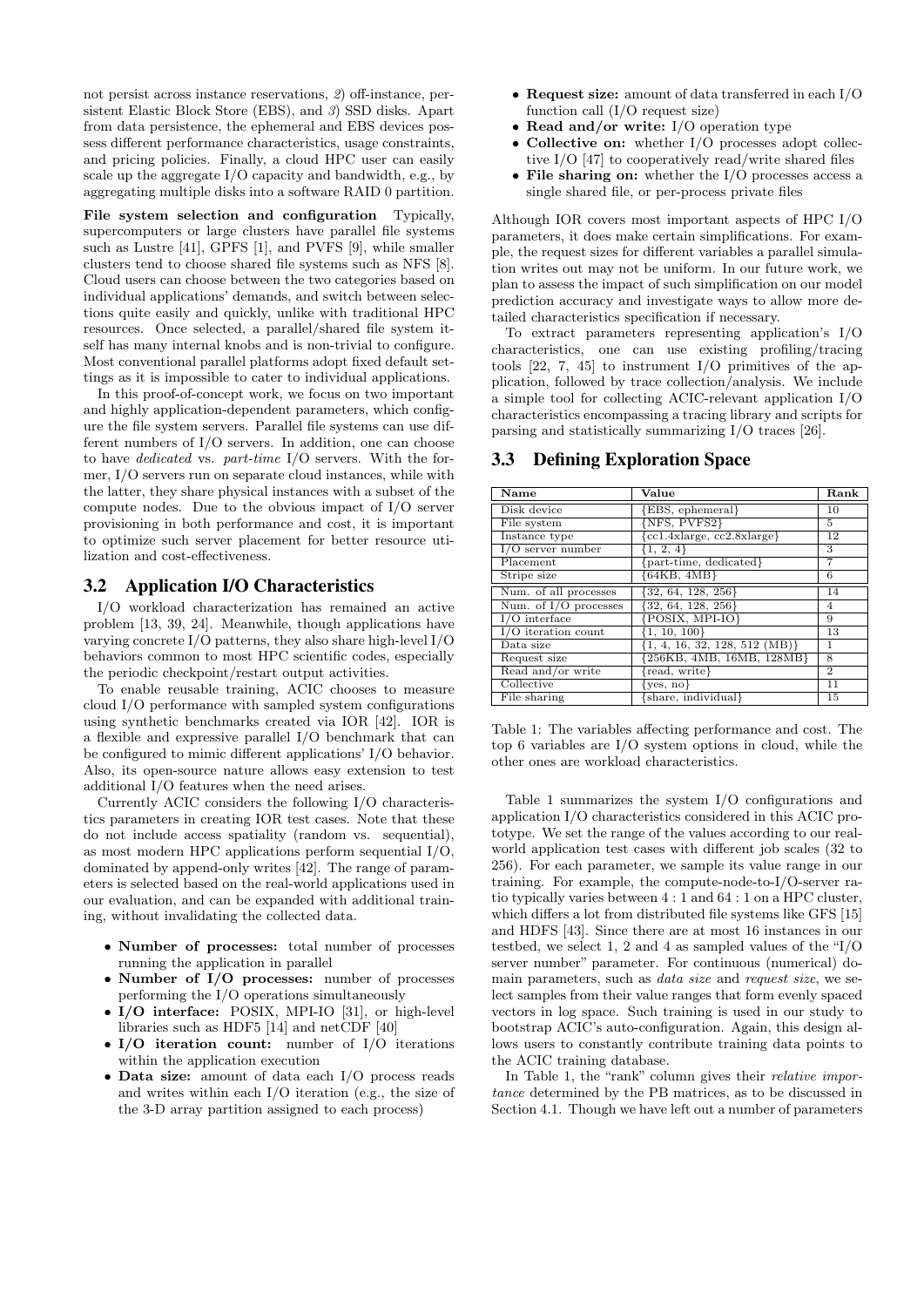and sampled the numerical parameter space rather sparsely, the concatenated exploration space combining system configurations and application characteristics is still daunting. Even considering that not all sample parameter value combinations are valid (e.g., NFS does not have Strip size; request size cannot be greater than *data size*), the 15 parameter dimensions create roughly a million valid training data points.<sup>[1](#page-4-1)</sup> The next section presents how ACIC tackles this high-dimensional training space challenge.

#### 4. PERFORMANCE/COST PREDICTION

#### <span id="page-4-2"></span><span id="page-4-0"></span>4.1 Exploration Space Reduction

| Row            |      | Perf. |                    |      |      |                |
|----------------|------|-------|--------------------|------|------|----------------|
|                | A    | в     | $\overline{\rm c}$ | D    | Е    |                |
|                | $+1$ | $+1$  | $+1$               | $-1$ | $+1$ | 19             |
| $\overline{2}$ | $-1$ | $+1$  | $+1$               | $+1$ | $-1$ | 21             |
| 3              | $-1$ | $-1$  | $+1$               | $+1$ | $+1$ | $\overline{2}$ |
| 4              | $+1$ | $-1$  | $-1$               | $+1$ | $+1$ | 11             |
| 5              | $-1$ | $+1$  | $-1$               | $-1$ | $+1$ | 72             |
| 6              | $+1$ | $-1$  | $+1$               | $-1$ | $-1$ | 100            |
| 7              | $+1$ | $+1$  | $-1$               | $+1$ | $-1$ | 8              |
| 8              | $-1$ | $-1$  | $-1$               | $-1$ | $-1$ | 3              |
| Effect         | 40   | 4     | 48                 | 152  | 28   |                |
| Rank           | 3    | 5     | $\mathbf 2$        | 1    | 4    |                |

Table 2: Sample PB design working with  $N = 5$  and  $N' = 8$ 

To tackle the aforementioned high-dimensional parameter space, ACIC employs a statistical technique called Plackett and Burman (PB) design [\[38\]](#page-11-6). It helps ACIC identify the relative importance of the parameters, each constructing one dimension of the concatenated system configuration + application characteristics space.

Proposed originally for purposes such as agricultural crops experiment design and quality control in manufacturing, PB design screens combinations of N parameters (factors) with  $N'$  runs, where  $N'$  is the smallest multiple of 4 above or equal to  $N$ . For each run, the value for each parameter is set according to one row of the PB Matrix, whose elements are assigned with binary values (either " $+1$ " or "-1") based on pre-specified PB design rules. More specifically, given a PB Matrix A,  $A_{i,j}$  determines the value of the *j*th parameter in the *i*th run. This parameter will use a "high" value if  $A_{i,j}$ is "+1", and a "low" one if otherwise. The "high" and "low" values are selected to be at the two ends of the parameter value range. After the runs are completed, the importance ("effect") of the  $j$ th parameter is calculated as the dot product of the *j*th column in  $A$  (the "+1" and "-1" setting across the runs for this parameter) and the result column (e.g., performance measurement from the  $N'$  runs). The sign of the result is meaningless when ranking the parameters in order of their perceived impact.

Table [2](#page-4-2) illustrates the construction of a small PB Matrix, where there are 5 parameters  $(N = 5)$  and 8 runs  $(N' = 8)$ . Compared to other statistical tools, PB design has the advantage of requiring only a small set of experiments (around N, the total number of parameters/dimensions) [\[53\]](#page-11-19). Specifically for our cloud performance training purpose, it allows us to find out parameters that are most influential to our optimization goal(s) with relatively small cost. It also ranks

the parameters, enabling a fast (though less accurate) training to bootstrap the ACIC prediction. This way, ACIC populates its training database by sampling the top-ranked parameters first (adopting default settings for the other parameters), then gradually expands training data collection to the lower-ranked dimensions.

Like in the prior work by Yi et al. [\[53\]](#page-11-19), we adopted in ACIC the improved variation called *foldover PB design* [\[33\]](#page-11-20). Foldover PB design further examines the effects of interactions between parameters, at the cost of doubling the number of runs. In this proof-of-concept study, we built the ACIC foldover PB Matrix  $(PBM)$  for the 15-dimensional ex-ploration space given in Table [1,](#page-3-1) with  $N = 15$  and  $N' = 16$ , requring only  $N' \times 2 = 32$  runs. For non-binary (numerical) parameter value ranges, we selected the high and low values for all surveyed applications. We carried out the 32 test runs with IOR on the cloud storage system configured according to the  $PBM$  rows. The rightmost column in Table [1](#page-3-1) gives the importance ranking. The results show that the most important three parameters are "I/O data size", "I/O operation type", and "number of I/O servers", while the least important ones are "whether file sharing is on", "number of all processes", and "I/O iteration count". Such ranking enables ACIC to explore the most influential parameters first. Our evaluation results in the next section will discuss the tradeoff between prediction accuracy and training data collection cost, as guided by the PB design results.

#### 4.2 CART-based Prediction Model

<span id="page-4-3"></span>

Figure 4: Sample tree built by ACIC using CART

Given the data points collected from IOR training runs guided by PB design, ACIC can then employ different black-box prediction tools. Many machine learning algorithms can help ACIC learn the mapping between I/O system/application parameters and the optimization goal. This problem falls under the general scope of supervised learning, and further under regression, as the prediction results are continuous numeric values. As supervised learning itself is a quite mature field and is beyond the scope of this paper, we adopt a well known technique to assess the feasibility of ACIC's reusable training. Meanwhile, ACIC is implemented in the way that different learning algorithms can be easily plugged in.

The current ACIC prototype uses CART (Classification and Regression Trees) [\[35\]](#page-11-10) for its simplicity, flexibility, and interpretability. It is a decision tree based approach, requir-

<span id="page-4-1"></span> $1_2$  \* 2 \* 2 \* 3 \* 2 \* 2 \* 4 \* 4 \* 2 \* 3 \* 6 \* 4 \* 2 \* 2 \* 2 = 1,769,472.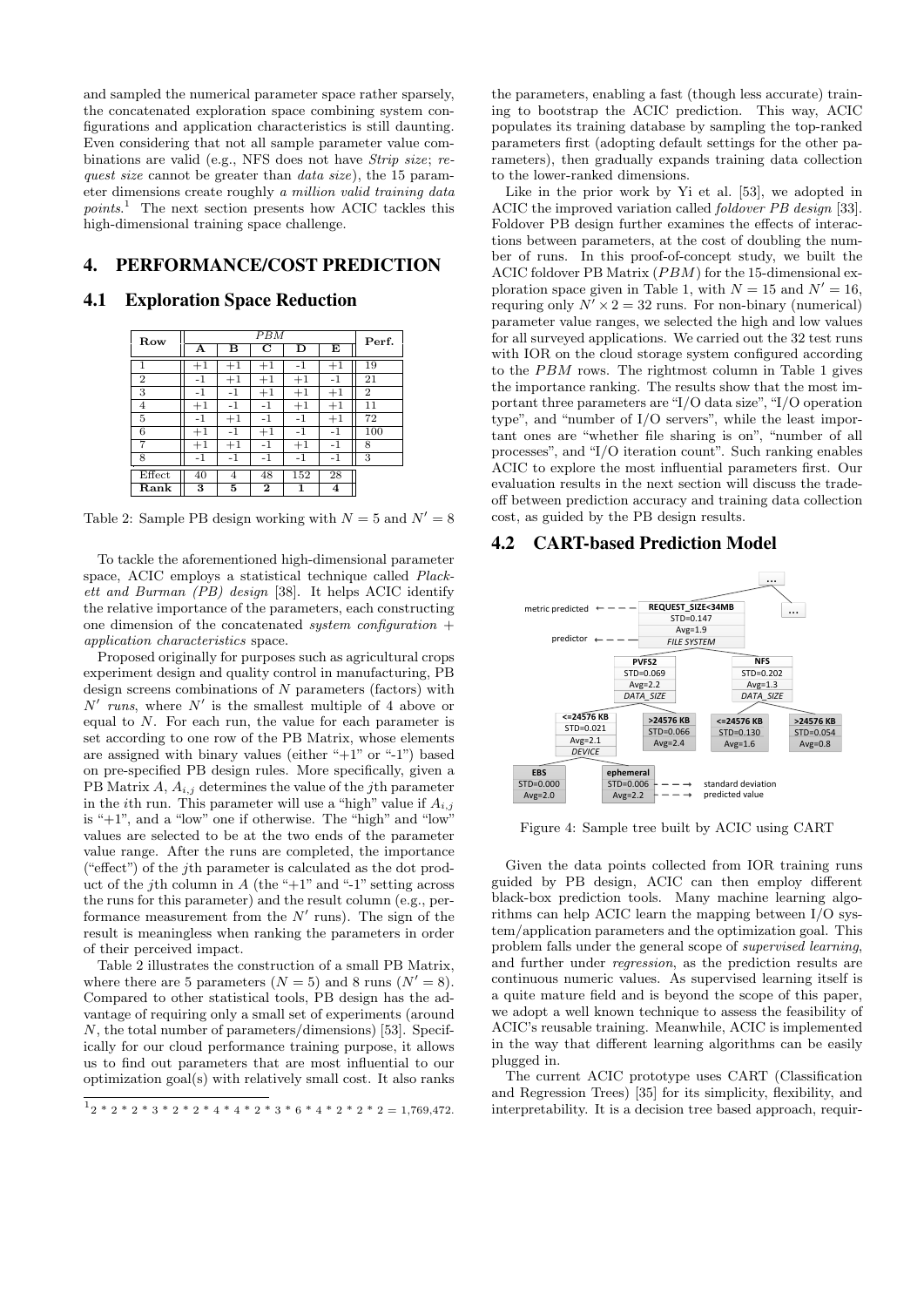ing no knowledge about the prediction target, with trees built top-down recursively. At each stop in the recursion, the CART algorithm determines which predictor parameter in the training data best splits the current node into leaf nodes, then continues recursively within each subtree. The optimal split minimizes the difference (e.g., root mean square) among the samples in the leaf nodes. The error for each sample is the difference between it and the average of all samples in the leaf node. Therefore, each internal node contains a "best" predictor, while each leaf node gives a predicted target result. Eventually, the optimal decision tree is pruned to avoid over-fitting. To make a prediction, the tree takes a set of parameter values as input, and outputs the predicted target value dictated by the destination leaf node as it follows the path dictated by a sequence of internal nodes.

With ACIC, we face the problem of performance reporting mismatch between IOR and the target application requesting I/O configuration optimization. It is unrealistic to assume that the applications can be modified to report I/O performance in a way consistent with IOR. We solve this problem by adopting performance/cost improvement (over a baseline configuration) as the predicted target rather than using absolute values. The idea is similar to the "relative" notion in storage performance modeling [\[30\]](#page-11-3). In our implementation and experiments, we set the baseline configuration as "single dedicated NFS server, mounting two EBS disks with a software RAID-0", which is indeed the cloud version of a highly common shared storage setup with smallto medium-scale clusters [\[20,](#page-10-0) [12,](#page-10-2) [55\]](#page-11-0).

Figure [4](#page-4-3) shows a portion of the tree that models the I/O operation cost built by ACIC. The light-shaded nodes are internal nodes while the darker ones are leaves. Each level of the tree (composed by nodes with the same depth) examines the value of one dimension in the parameter space. For internal nodes, the first field contains the current-level parameter value range (such as " $\leq$ =24576KB"), automatically calculated by CART to guide the decision making given the input parameter. The second field contains the standard deviation of the target value of all of its children and the third field contains the average value. The last field indicates the next-level parameter for branching its children into two subtrees. The leaf nodes report the predicted target value (both average and standard deviation).

Note that CART also arranges the ordering of parameters, by placing the ones it considers more "important" to decision making higher up (closer to the root). However, this is not redundant with the PB design generated ranking, as the former can only create such ranking based on collected training data, while the latter gives direction to training data collection itself.

In our cloud storage configuration context, given the target application, ACIC joins the application's I/O characteristics with all candidate I/O system configurations considered, as the input to the CART model. As the prediction overhead is negligible compared to the training data collection cost, a full exploration of system configuration space is affordable here. The candidate configurations are then sorted by their relative improvement over the baseline configuration, based on the CART prediction. ACIC can be configured to report the top k predicted optimized candidates. When  $k > 1$ , the application user has a better opportunity to identify an optimal or near-optimal solution,

at the cost of more benchmarking runs trying out the top k configurations.

#### <span id="page-5-1"></span>4.3 PB-guided Space Walking

Although PB design is able to help ACIC to reduce the parameter space to a rather practical level, we'll see in Section [5.3](#page-6-0) that to bootstrap the CART based prediction model we still need to collect a substantial number of training data points. This could happen when ACIC starts collecting data on a new cloud platform or there is a major hardware overhaul rendering most of the collected data points obsolete. It's desirable to avoid the time and monetary cost of such bootstrapping, or the relatively inaccurate prediction by ACIC before having a properly populated training database. Therefore, we designed an alternative PB-guided space walking approach that can quickly return prediction results to application users. This alternative approach also allows us to further examine the trade-off between training cost and prediction accuracy in evaluating ACIC.

PB-guided space walking reuses the parameter ranking results generated by PB design experiments. The basic idea is to "walk" the I/O configuration space, given application I/O characteristics parameters, by selecting an optimized configuration one dimension at a time. More formally, the PB-guided space walking process can be expressed as a triple  $\langle S, s_0, \delta \rangle$ , as defined in state space exploration, one of the key techniques for computer-aided verification [\[23\]](#page-11-21).

S, the "space", comprises the set of all possible points (configuration candidates in our scenario) the walk might reach. Note that here this space only contains the I/O system configuration parameters. Just like in the case of CART, certain parameter combinations are invalid, such as NFS with multiple I/O servers.  $s_0$ , the walking start point, is the baseline I/O configuration (see Section [4.1](#page-4-0) for details). It is also used as a reference configuration in assessing the performance/cost improvement achieved by ACIC. Finally,  $\delta$ , the heuristic walking strategy, determines how we advance from one parameter dimension to the next (the "walking direction"). ACIC adopts a greedy search algorithm, walking through the I/O configuration dimensions according to the PB design generated parameter ranking by iteratively selecting the current dimension parameter value. In each step, ACIC will run IOR tests that sample the current parameter dimension. Based on the results, it fixes the parameter value at the one that delivers the best target result (execution time or cost). The walk then continues to the next I/O configuration dimension, eventually reaching a heuristic solution as indicated by the selected walking path.

Obviously, the PB-guided space walking explores a muchtrimmed parameter space, delivering prediction to application users with low training requirement. The walkingbased prediction itself is application-specific: one application's training data collected through the walking may not be of much use to another application if they diverge early in their walking process. However, the IOR training data points collected are of generic interest to the ACIC database, and can be used later in either the CART-based or walkingbased prediction. This way, the PB-guided space walking approach nicely complements the CART-based prediction.

## <span id="page-5-0"></span>5. EVALUATION

# 5.1 Experiment Setup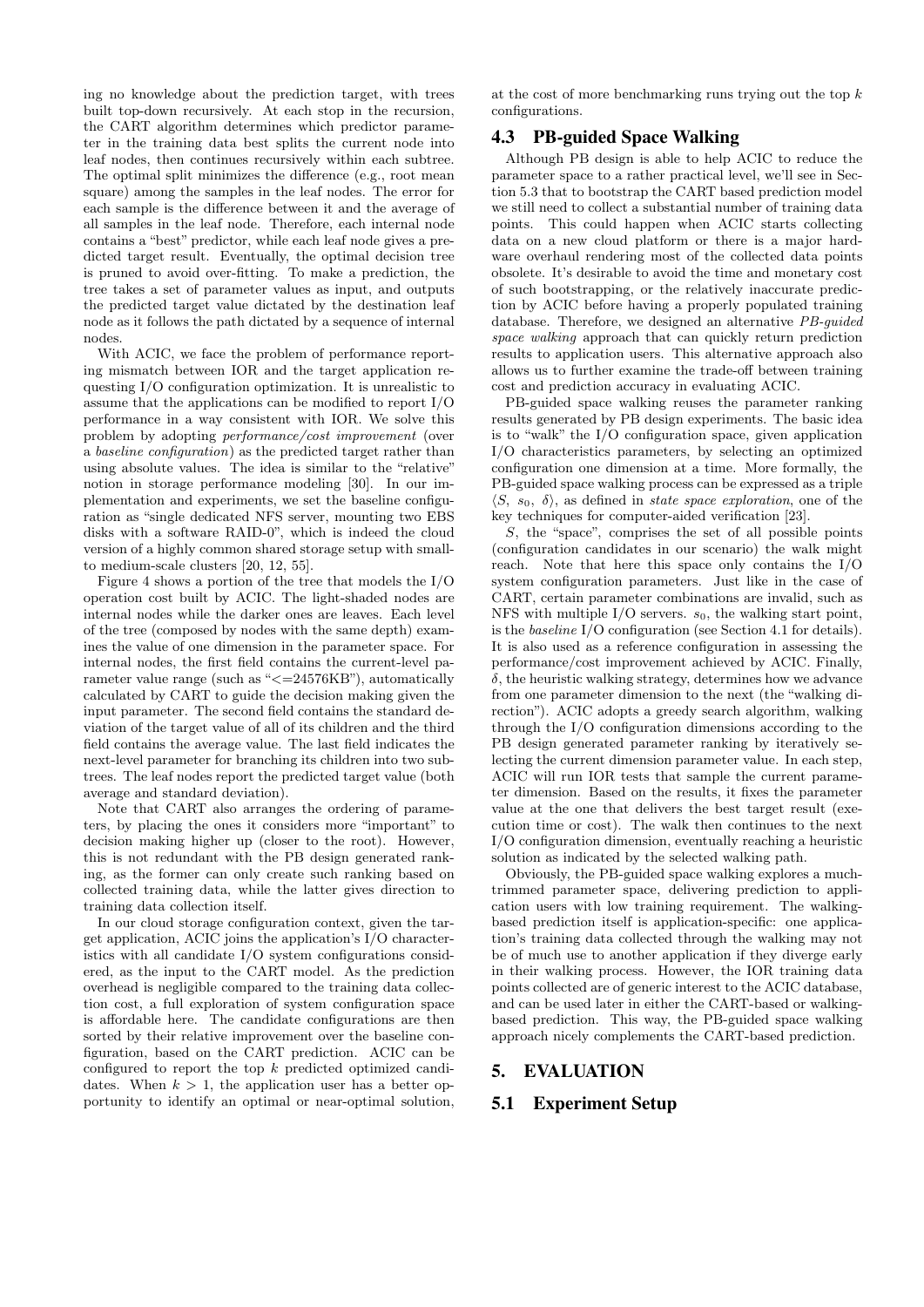Platform All our experiments are performed on Amazon EC2 Cluster Computing Instances (CCIs), with node type cc2.8xlarge [\[3\]](#page-10-1). Each such instance has two 8-core Intel Xeon processors and 60.5GB of memory. The CCIs are inter-connected with 10-Gigabit Ethernet. Regarding OS and system software, we use the Amazon Linux OS 201202, Intel compiler 11.1.072 and Intel MPI 4.0.1. The compiler optimization level is O3.

<span id="page-6-1"></span>

| Name           | Field                         | CPU | Comm. | R/W       | <b>API</b>   |
|----------------|-------------------------------|-----|-------|-----------|--------------|
| <b>BTIO</b>    | Physics                       | н   |       | W         | MPI-IO       |
| <b>FLASHIO</b> | Astro                         |     |       | W         | MPI-IO       |
| mpiBLAST       | Biology                       | Μ   | М     |           | <b>POSIX</b> |
| MADbench2      | $\overline{\text{Cosmology}}$ |     |       | <b>RW</b> | MPI-IO       |

Table 3: Test applications' resource usage and I/O type (H=High, M=Medium, L=Low, R=Read, W=Write)

Applications It is highly time and money consuming to run I/O-intensive parallel applications to evaluate ACIC. This is not due to ACIC's own overhead, but the fact that we perform exhaustive evaluation of all candidate configuration settings to evaluate its optimization effectiveness. In addition, we run each experiment several times, with cache content cleared in between. Given such time/cost constraints, we select four representative applications with different I/O characteristics, from different scientific computing domains. Table [3](#page-6-1) shows their major I/O characteristics and computation/communication intensity levels.

BTIO is an I/O-enabled version of the BT benchmark in the NAS NPB suite [\[50\]](#page-11-22), solving 3-D Navier-Stokes equations. The BT problem size used in our experiment is class C for all tests, with collective I/O turned on. With its default step size (200 steps) and I/O frequency (every 5 steps), each test run generates a shared output file of about 6.4GB.

FLASHIO is an I/O kernel derived from the full parallel FLASH simulation, a modular adaptive mesh astrophysics code [\[56\]](#page-11-23). It uses the parallel HDF5 I/O library to a single checkpoint file around 15GB into disk periodically.

 $mpiBLAST$  [\[11\]](#page-10-14) is a parallel implementation of the widely used NCBI BLAST tool [\[34\]](#page-11-24), for protein or DNA sequence search. In our tests, the 84GB wgs database is partitioned into 32 segments and there are around  $1K$  query sequences sampled from itself. Unlike parallel simulations (most common scientific applications), mpiBLAST has a rather readintensive I/O pattern [\[25\]](#page-11-25). We use the use-virtual-frags and replica-group-size settings to tune the number of processes reading the database (called I/O processes).

 $MADBench2$  is a "stripped-down" version of the MADspec code, used in analyzing the Cosmic Microwave Background (CMB) radiation datasets [\[10\]](#page-10-15). A matrix is written to disk once after each computation step and read back when it is required in a demand-driven fashion, creating both read and write workloads. In our experiments, the output file is up to 32GB, accessed four times throughout the execution.

## 5.2 Optimal I/O Configurations

To evaluate ACIC, we need to actually measure the above applications' performance (depicted with total run time) and monetary cost running on EC2, using each of the candidate I/O configurations. Table [4](#page-6-2) shows the optimal I/O configurations we found, with performance (overall execution time) as the optimization goal. The results showcase the lack of one-size-fits-all I/O configurations, with 7 unique optimal

<span id="page-6-2"></span>

| Application    | $_{\rm NP}$ | Device     | $\rm P/D$ | FS             | <b>IOS</b> | SS                  |
|----------------|-------------|------------|-----------|----------------|------------|---------------------|
| <b>BTIO</b>    | 64          | <b>EBS</b> | Р         | <b>NFS</b>     |            | $\overline{\rm NA}$ |
|                | 256         | eph.       | P         | PVFS2          | 4          | 4MB                 |
| <b>FLASHIO</b> | 64          | eph.       |           | <b>NFS</b>     |            | NΑ                  |
|                | 256         | eph.       | Р         | <b>NFS</b>     |            | NΑ                  |
| mpiBLAST       | 32          | eph.       | P         | PVFS2          |            | 64KB                |
|                | 64          | eph.       |           | $_{\rm PVFS2}$ |            | 4MB                 |
|                | 128         | eph.       |           | PVFS2          |            | 4MB                 |
| MADbench2      | 64          | eph.       |           | $_{\rm PVFS2}$ |            | 4MB                 |
|                | 256         | EBS        |           | $_{\rm FS2}$   |            | 4MB                 |

Table 4: Optimal performance configurations for different applications with different scales. Column names: NP - Number of I/O processes; **Device** - Disk device; **P/D** - I/O server placement, part-time (P) or dedicated (D); **FS** - File system;  $\text{IOS}$  - Number of I/O servers;  $\text{SS}$  - Stripe size for PVFS2; eph. - ephemeral disk

I/O configurations for 9 application runs. This means that even for the same application, different job sizes (numbers of processes) will call for different I/O system settings. Taking mpiBLAST as an example, the optimal configuration for 32-process runs adopts part-time I/O servers, while the one for 128-process runs adopts dedicated. One possible reason is that with a smaller number of processes, the locality effect brought by the part-time I/O servers outweighs other I/O system options. This is less likely to happen on today's inhouse clusters, whose interconnect often use dedicated high performance network like InfiniBand. Even with a moderate 5-D configuration space, it is hard for users to manually explore the impact of parameter values and their interplay, as demonstrated in our user study (Section [6\)](#page-9-1). Due to space limit, we omit the best configurations for cost optimization, where the results show similar behavior and in many cases the best configuration for performance does not agree with that for cost optimization.

#### <span id="page-6-0"></span>5.3 ACIC Auto-Configuration Effectiveness

Figure [5](#page-7-0) and Figure [6](#page-7-0) show the execution time and cost distribution, respectively, for the evaluated 9 application executions. The monetary cost for each cloud execution is:

#### $cost = execution\_time \times num\_instances \times unit\_price$  (1)

As mentioned earlier, we exhaustively tested all candidate configurations, each indicated by a gray dot, whose vertical span depicts the range of performance/cost measurement for the entire configuration space. The lowest dot in each figure is the measured optimal configuration. The black data points highlight the target measurement achieved under the ACIC recommended I/O configuration. The first 10 parameters are used in the training, according to the PB design experiment results. When the CART model gives several configurations as co-champions, we report the median results using these configurations. For each application setting, the solid (red) line indicates the median performing I/O configuration's position among the gray dots and the dashed (black) line marks the performance of the baseline I/O configuration. As described Section 3.3, the baseline we used is "dedicated NFS server mounting two EBS disks with a software RAID-0", a configuration similar to the baseline setup of many small- to medium-sized in-house clusters.

First, these figures clearly demonstrate the potentially large difference, caused by different I/O system configurations, in overall execution time (not total I/O time) and monetary cost of running data-intensive applications in the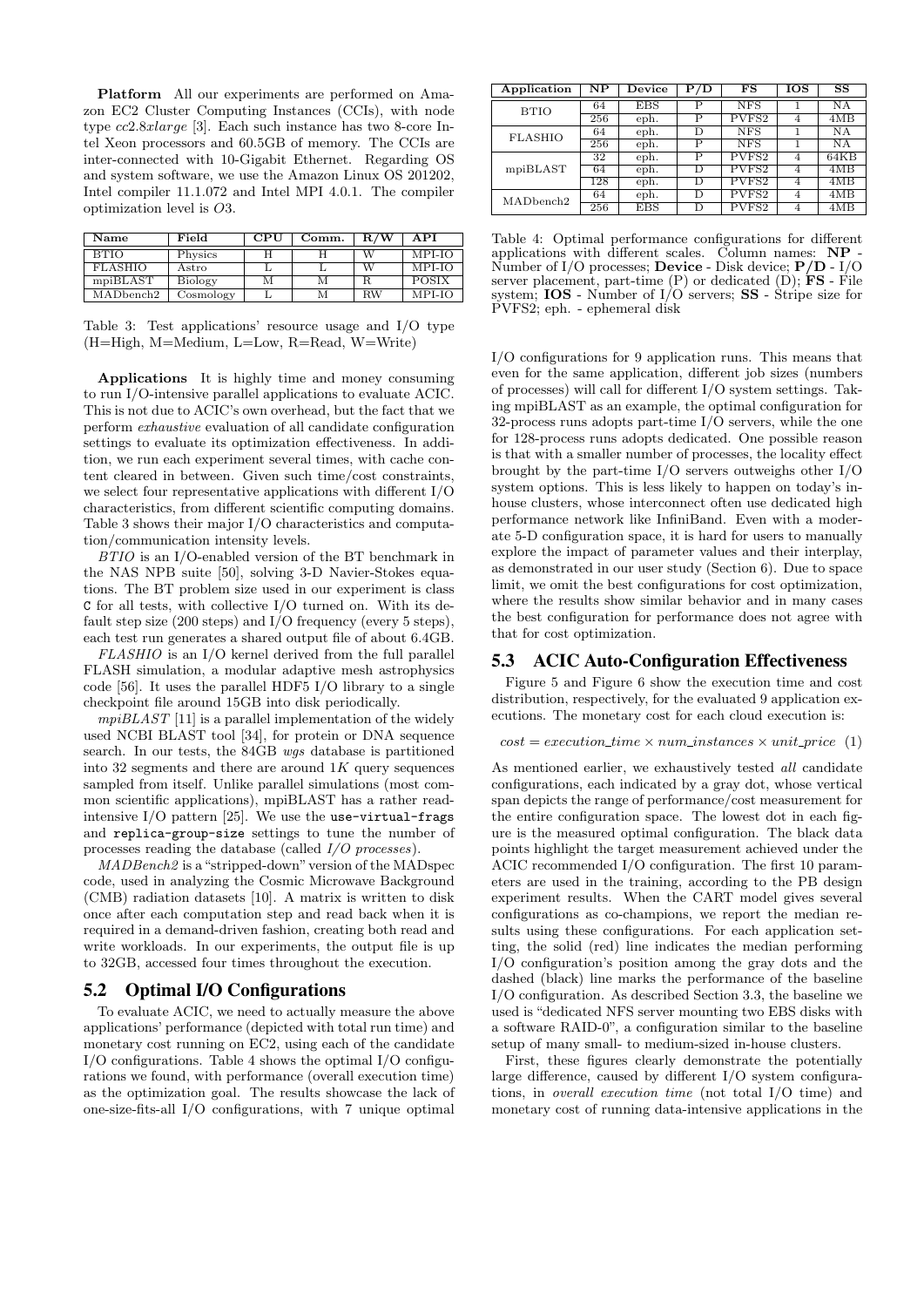<span id="page-7-0"></span>

Figure 5: Total execution time of test applications. In each set of application run, the black dot indicates the ACIC predicted best configuration's performance and the gray dots indicate performance of all candidate configurations. The solid (red) line marks the median (M) performance among all configuration candidates, while the dashed (black) line marks the performance of the baseline (B) I/O configuration. Speedup ratios achieved by ACIC over the median and baseline performance are shown at the top of each figure.



Figure 6: Total monetary cost of running the test applications. Costa saving percentages are listed at the top of each figure.

cloud. More specifically, we see the performance difference ranging between  $1.4x$  and  $10.5x$ , and cost difference between  $2.2x$  and  $10.5x$ . Second, at a glimpse, ACIC is able to identify near-optimal I/O configurations in almost all situations, as the black points are located near the bottom of the gray "spectrum". At the top of each chart, we note the improvement achieved by the ACIC-recommended configuration over the median ("M"/solid line) and the baseline configuration ("B"/dashed line). For performance, we used speedup, calculated as:

$$
speed\_up = \frac{time_{baseline/median}}{time_{ACIC}}.\tag{2}
$$

For cost, we report

$$
cost\_saving = \frac{cost_{baseline/median} - cost_{ACIC}}{cost_{baseline/median}} \times 100\% \tag{3}
$$

In all cases, the ACIC-recommended configuration outperforms the median configuration, by a factor of 1.1-3.2 in execution time, while delivering a cost saving of 23%-67%. It also beats the baseline configuration most of the time. There is an exception of FLASHIO using 64 processes, where the baseline configuration happens to be near-optimal itself. Moreover, the absolute values of execution time (and hence cost) are relatively small, leading to a substantial negative cost saving in this case.

Next, we examine the potential difference made by verifying a larger ACIC recommendation set, an optional effort users can make by running their applications with not one, but the top-k recommendations. As mentioned earlier, users may have "residual resource" left from their hourly cloud instance rentals and can piggy-back verification runs at no extra cost. Figure [7](#page-8-0) shows the execution time and cost improvement achieved by the best configuration among the top 1, 3, and 5 recommendations and eventually all I/O configurations (the true optimal). The results reveal that actually the top recommendation (median if there are co-champions) works fairly well, though considering more top candidates does help with several cases (eg. 256-process FLASHIO).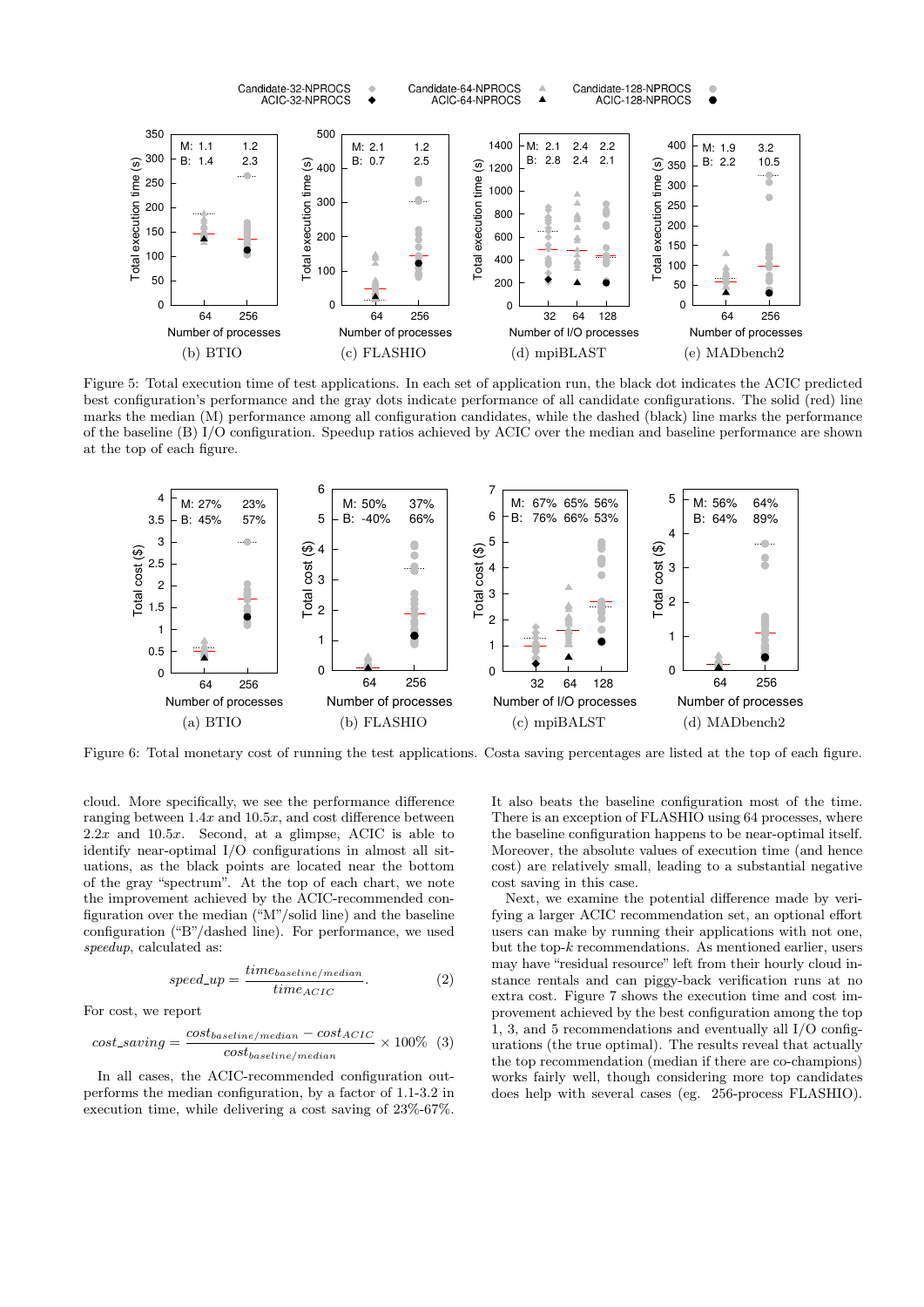<span id="page-8-0"></span>

Figure 7: Accuracy enhancement from examining top-k ACIC recommendations

<span id="page-8-1"></span>

Figure 8: Impact on prediction performance using different numbers of top ranking model parameters

In particular, in almost all cases, little further gain can be achieved by checking beyond the top 3 recommendations.

#### 5.4 Training Cost Analysis

The ACIC overhead includes three types of cost, caused by its profiling, training data collection, the actual prediction. Among them, the most significant item is definitely the training data collection through IOR runs on the cloud, which incurs time overhead larger than the other two by orders of magnitude, and could be expensive money wise. More training data points, however, typically lead to higher prediction accuracy. To investigate this tradeoff, we experimented with CART-based prediction using different numbers of configuration parameters (dimensions), as guided by PB design results.

Figure [8](#page-8-1) presents the results of this sensitivity study using four sample runs, one for each application. The  $x$  axis indicates the number of top ranking parameters used in model training as ordered by PB matrix. For each parameter count, the y axis on the left measures the performance of the ACIC top recommendation in terms of cost saving under the baseline, while the  $y$  axis on the right measures the cost of training data collection. Note that the left axis is linear scale and the right is log scale. When using 10 parameters, the total training data collection cost is around \$1K.

The results here show that we can still achieve considerable cloud application execution cost saving, with only the top 7 parameters (which requires a training data collection

cost of only \$108). Meanwhile, we do observe higher optimization effectiveness when considering more parameters (by collecting more training data points), though the gain appears to be heavily application-dependent. As expected, the estimated training data collection cost continues to grow exponentially beyond 10 parameters, reaching \$100K when exploring the full 15-D space. Due to time/funding constraints, we did not perform more training than the top 10 dimensions, and do not expect such additional exploration will bring significant gain, as shown in Figure [7.](#page-8-0)

#### 5.5 Comparison with PB Space Walking

<span id="page-8-2"></span>

Figure 9: Comparing alternative prediction approaches

Finally, we compare the auto-configuration capability of the CART-based and the PB-guided space walking prediction, again in terms of cost saving over the baseline configuration. Here we compare three prediction methodologies. The first is *random walk*, which randomly selects the ordering of the I/O configuration parameters in its dimension-bydimension training and prediction. For this approach, we report the average results from 10 predictions with different random parameter orderings, with the y error bars depicting the range of cost saving distribution. The second is the PB-guided walk, as proposed in Section [4.3.](#page-5-1) The third in black is the CART-based prediction.

Figure [9](#page-8-2) shows the CART-based prediction delivers the best optimization results consistently. The PB-guided space walking closely follows in most cases, benefiting from the guidance of PB designs and application-specific training. The random walking approach, on the other hand, generates significantly inferior as well as less predictable optimization performance in half of the cases. The results confirm that PB-guided walking is an appealing approach when the ACIC training database has not been sufficiently populated.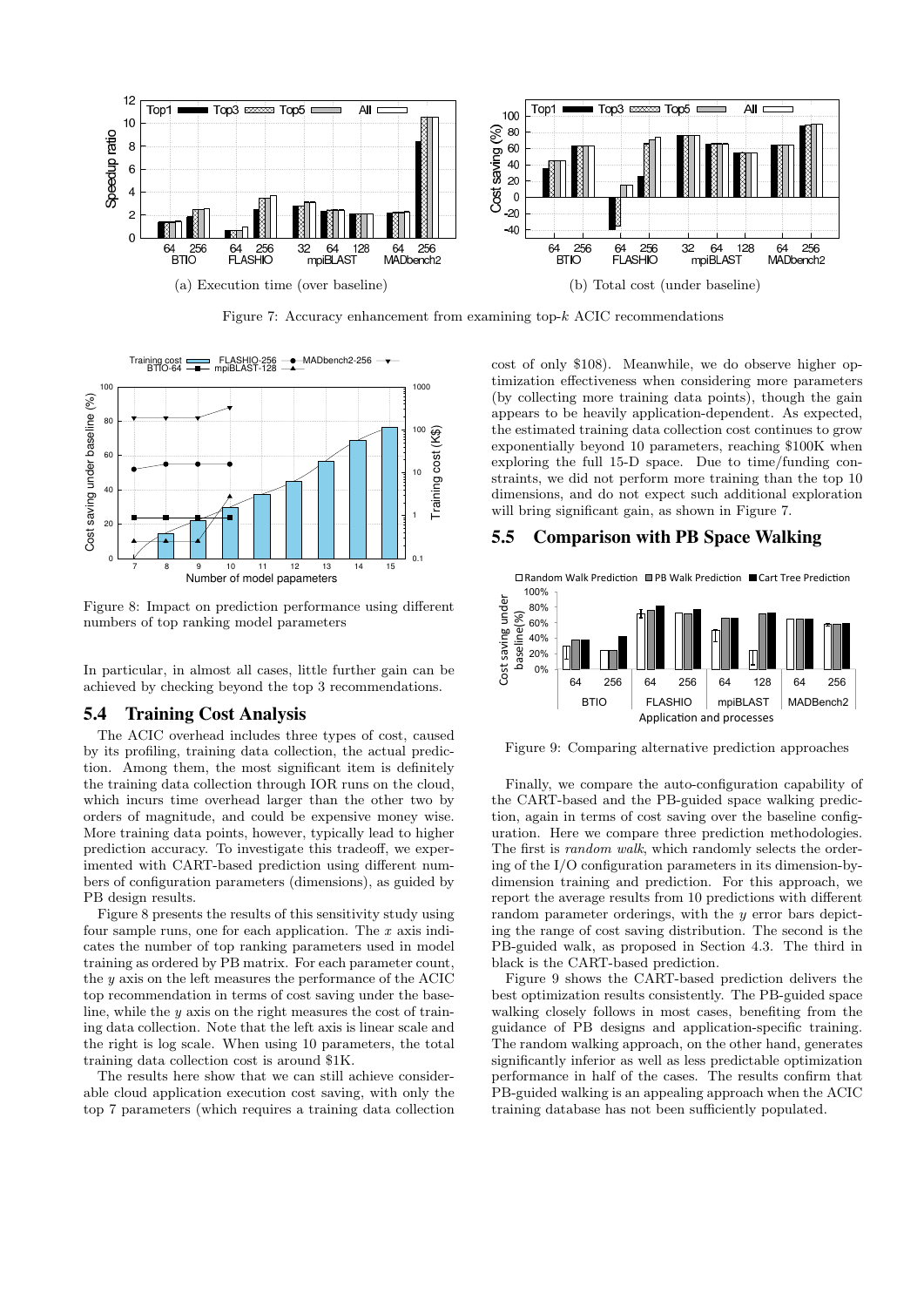#### <span id="page-9-3"></span>5.6 Observations From Training Experience

In addition to releasing our ACIC tool, here we share the major observations based on our extensive initial training with roughly 10K data points from EC2:

- 1. It is more cost-effective to use part-time than dedicated I/O servers for applications with I/O aggregators, where each communication group has a root process that collects data and writes them locally. In particular, data locality can be much enhanced when placing the part-time I/O servers on the same physical instances as the aggregators.
- 2. For parallel file system like PVFS2, having more I/O servers improves performance of both cost and time perspective. Across all four applications, we found few cases where one PVFS2 I/O server performs better than four ones.
- 3. Ephemeral disks usually perform better than EBS when there is more than one I/O server deployed.
- 4. NFS often works better for applications performing small amounts of I/O using POSIX API.
- 5. It is important to tolerate server connection failures on a cloud platform for production runs. We experienced lost connections to the I/O server, causing data corruption, in around  $1\%$  of experiments during training.

# <span id="page-9-1"></span>6. USER STUDY

<span id="page-9-2"></span>

Figure 10: Comparing manual configurations with ACIC

To further verify ACIC's benefit of automated I/O configuration optimization, we performed a small-scale subject study. We used one of our test applications, mpiBLAST, as we obtained consent from one of its core developers [\[25\]](#page-11-25) ("Dev"), plus one of its skilled users [\[51\]](#page-11-26) ("User"), to participate in our evaluation. It is challenging to do a larger study due to the difficulty in finding (expert) users/developers of I/O-intensive parallel applications, simultaneously with cloud execution experience and time to participate. We provided the participants with sufficient information regarding the executions (such as input and job scale) and the platform (such as pricing policy and device performance). Based on their knowledge and experience, the participants each gave the optimal configurations manually selected. E.g., the user gave a configuration of "Eph.-P-NFS-1-4MB" for cost minimization of 32-process runs, while the developer gave a configuration of "Eph.-D-PVFS2-2-4MB" for performance optimization of 64-process runs.

Figure [10](#page-9-2) shows the improvement of ACIC's predicted configuration and the manually selected ones. Across all

execution scales and both optimization goals, ACIC consistently provides better suggestion than the experienced human participants, beating the user by an average of 37.43% and the developer by 17.8%. In addition, both developer and user agree with each other in three out of the six test groups, confirming the impact of common knowledge. However, in two of the rest three test groups, their selections generate highly contrasting results, indicating the limitation and unreliability of manual configurations. We also invited them to give 3 configurations for each test group provided with the insights in Section [5.6,](#page-9-3) and then compared the ACIC with the top-3 manual configurations (denoted as "Dev3" and "User3"). While the execution time of the top-3 manual configurations by the developer can match the ACIC performance, the manual top-3 configurations visibly lag behind ACIC (36% for user and 17% for developer on average).

#### <span id="page-9-0"></span>7. RELATED WORK

In this section, we briefly discuss several lines of prior work related to the ACIC approach.

Parameter space reduction PB design has been applied to computer systems. For example, Yi et al. [\[53\]](#page-11-19) employ it to identify key processor parameters for massive simulations. Actually, CART models have also been used as attribute filters to prune the similarity search space [\[48\]](#page-11-27). The novelty in this work, however, lies in the combination of PB-based space reduction with multiple machine learning approaches (including CART) to enable cost-effective, reusable model training for black-box performance/cost prediction.

Cloud system configuration Recently several approaches have been developed to optimize cloud platform configurations. Gideon et al. [\[20\]](#page-10-0) study the impact of different data sharing options for scientific work-flows on Amazon EC2. Elastisizer [\[17\]](#page-10-16) selects the proper cluster size and instance types for MapReduce workloads running in the cloud. DOT [\[18\]](#page-10-17) is a model analyzing large data analytic software and offering optimization guidelines. Most of these existing efforts assume certain knowledge on the application/middleware internals, while ACIC is based on black-box prediction and can assist many applications with diverse I/O behaviors. Also, ACIC offers the flexibility and expandability that allow it to work across cloud platforms and across hardware updates. The recently proposed Scalia [\[37\]](#page-11-28) is a cloud storage brokerage solution that continuously adapts data placement based on the access pattern and optimization objectives (e.g. storage costs). It focuses on cross-cloud placement and estimates cost using longerterm access statistics. In contrast, ACIC, while capable of multi-cloud optimization, is designed specifically to address the high-dimensional space optimization problem for individual application.

Storage provisioning tools There are tools aiming at reducing the human effects involved in storage system provisioning and management. For instance, Hippodrome [\[4\]](#page-10-5) and MINERVA [\[2\]](#page-10-4) perform automatic block-level cluster storage tuning. scc [\[28\]](#page-11-29) automates cluster storage configuration based on formal specifications of application behavior and hardware properties. Our work complements such prior work by addressing the unique storage system configuration space opened up by cloud and the training cost challenge brought by the high-dimensional configuration space.

Prediction model Many studies exist on performance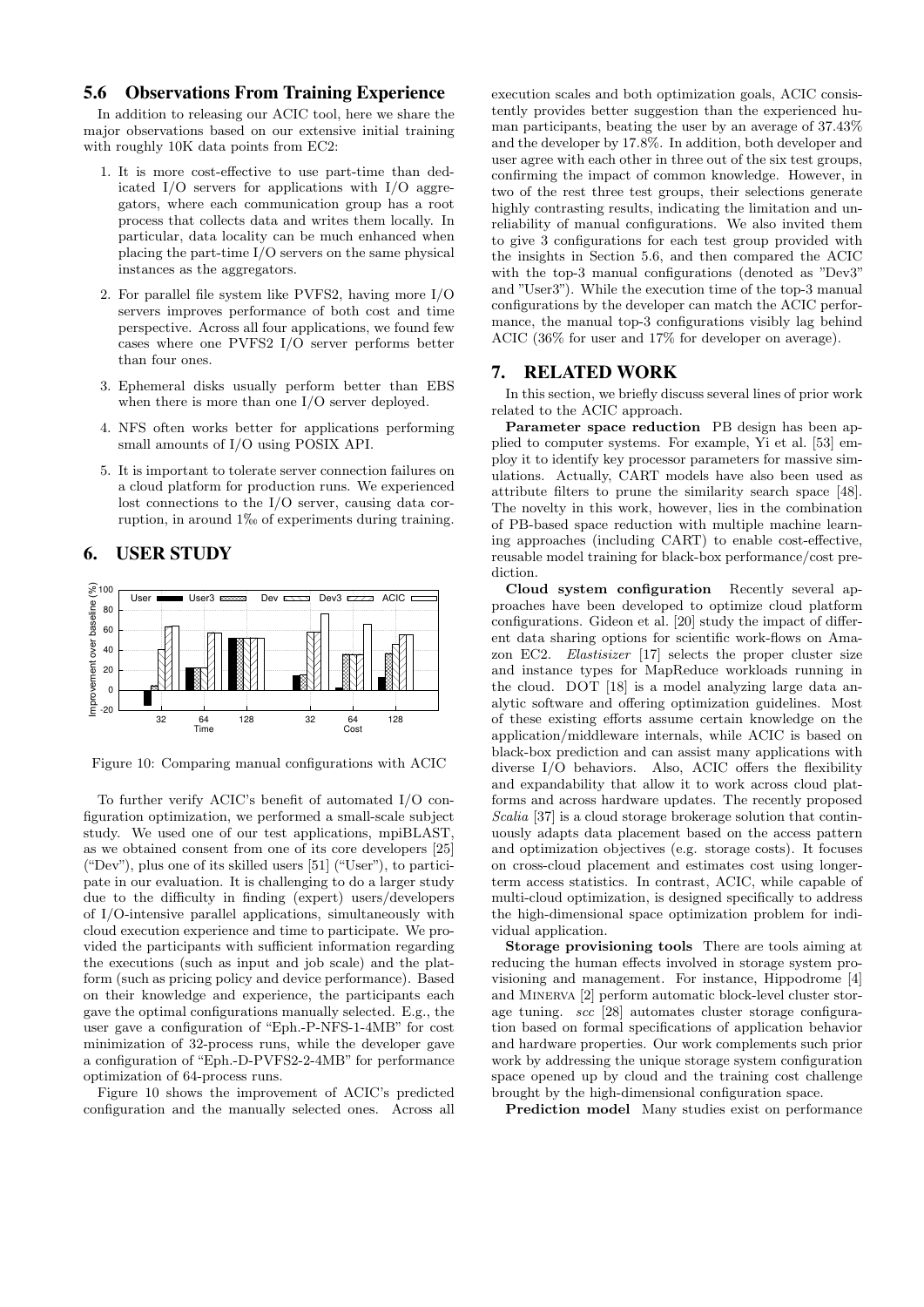modeling for HPC applications and/or I/O systems [\[19,](#page-10-18) [46,](#page-11-30) [52,](#page-11-31) [54\]](#page-11-5). Some models were proposed for multi-platform performance prediction [\[29,](#page-11-32) [21,](#page-10-19) [6,](#page-10-20) [27\]](#page-11-33). Nikolaus [\[19\]](#page-10-18) et al. demonstrated that the Palladio Component Model can predict the performance of industry workload with system using virtual storage. One of the most closely related projects is by Osogami et al. [\[36\]](#page-11-34), who optimized web system performance by heuristically searching the configuration space to automatically predict the performance based on the model measured similar configurations [\[36\]](#page-11-34). In addition, there is Pesto [\[16\]](#page-10-6), a unified storage performance management system that automatically constructs approximate black-box performance models of storage devices. Compared to these studies, our work focuses on the unique high-dimensional black-box modeling of cloud performance and the associated training cost challenge.

#### 8. CONCLUSION AND FUTURE WORK

In this paper, we demonstrate that cloud I/O system configurations have considerable impacts on both the performance and cost efficiency of I/O intensive parallel applications. We further propose ACIC, an automatic cloud I/O system configuration tool for HPC applications. ACIC combines several statistical and machine learning techniques to enable application-dependent, incremental model training and black-box performance/cost prediction. In particular, we have found that the PB design approach, which effectively trims the parameter exploration space and reduces the high-dimensional model training to a feasible task, works well in conjunction with regression tree and space walking. Our evaluation results demonstrate that accurate I/O configuration can be predicted with a significantly reduced exploration dimension, without requesting users to perform application-specific manual tuning or benchmarking.

In the future, we plan to explore web-based ACIC query service. We also hope to assess the extensibility of ACIC to support incrementally new I/O configurations or application characteristics parameters, as well as additional cloud platforms.

## Acknowledgments

We sincerely thank the anonymous reviewers for their valuable comments and suggestions. We also thank Frans Kaashoek and Xianhe Sun for their useful early feedback on our work. Special thanks goes to Heshan Lin and Ruini Xue for taking the time and effort to participate in our user study on mpiBLAST. In China, this work has been partially supported by the National High-Tech Research and Development Plan (863 project) 2012AA01A302, as well as NSFC project 61133006 and 61103021. In the US, the work has been partially sponsored by multiple NSF awards (CNS-0546301, CNS-0915861, and CCF-0937908), an IBM Faculty Award, and Xiaosong Ma's joint appointment between ORNL and NCSU.

# 9. REFERENCES

- <span id="page-10-10"></span>[1] GPFS: A shared-disk file system for large computing clusters.
- <span id="page-10-4"></span>[2] G. Alvarez, E. Borowsky, and S. e. a. Go. Minerva: An Automated Resource Provisioning Tool for Large-scale Storage Systems. ACM Transactions on Computer Systems (TOCS), 19(4):483–518, 2001.
- <span id="page-10-1"></span>[3] Amazon Inc. High Performance Computing (HPC). http://aws.amazon.com/ec2/hpc-applications/, 2011.
- <span id="page-10-5"></span>[4] E. Anderson, M. Hobbs, K. Keeton, S. Spence, M. Uysal, and A. Veitch. Hippodrome: Running Circles Around Storage Administration. In FAST, 2002.
- <span id="page-10-3"></span>[5] M. Armbrust, A. Fox, R. Griffith, A. Joseph, R. Katz, A. Konwinski, G. Lee, D. Patterson, A. Rabkin, I. Stoica, et al. A View of Cloud Computing. Communications of the ACM, 53(4):50–58, 2010.
- <span id="page-10-20"></span>[6] S. Browne, J. Dongarra, N. Garner, K. London, and P. Mucci. A Scalable Cross-platform Infrastructure for Application Performance Tuning Using Hardware Counters. In SC. IEEE, 2000.
- <span id="page-10-12"></span>[7] S. Byna, Y. Chen, X.-H. Sun, R. Thakur, and W. Gropp. Parallel I/O Prefetching Using MPI File Caching and I/O Signatures. In SC. IEEE, 2008.
- <span id="page-10-8"></span>[8] B. Callaghan. NFS Illustrated. Addison-Wesley Longman Ltd., Essex, UK, 2000.
- <span id="page-10-7"></span>[9] P. Carns, W. L. III, R. Ross, and R. Thakur. PVFS: A Parallel File System For Linux Clusters. In Proceedings of the 4th Annual Linux Showcase and Conference, 2000.
- <span id="page-10-15"></span>[10] Computational Research Division. Madbench2. <http://crd-legacy.lbl.gov/~borrill/MADbench2/>.
- <span id="page-10-14"></span>[11] A. Darling, L. Carey, and W. Feng. The Design, Implementation, and Evaluation of mpiBLAST. In Proceedings of the ClusterWorld Conference and Expo, 2003.
- <span id="page-10-2"></span>[12] C. Evangelinos and C. Hill. Cloud Computing for parallel Scientific HPC Applications: Feasibility of running Coupled Atmosphere-Ocean Climate Models on Amazon's EC2. ratio, 2(2.40):2–34, 2008.
- <span id="page-10-11"></span>[13] M. Fahey, J. Larkin, and J. Adams. I/O performance on a massively parallel Cray XT3/XT4. In IPDPS. IEEE, 2008.
- <span id="page-10-9"></span>[14] M. Folk, A. Cheng, and K. Yates. HDF5: A File Format and I/O Library for High Performance Computing Applications. In SC, volume 99, 1999.
- <span id="page-10-13"></span>[15] S. Ghemawat, H. Gobioff, and S. Leung. The Google File System. In SOSP. ACM, 2003.
- <span id="page-10-6"></span>[16] A. Gulati, G. Shanmuganathan, I. Ahmad, C. Waldspurger, and M. Uysal. Pesto: Online Storage Performance Management in Virtualized Datacenters. In SOCC, page 19. ACM, 2011.
- <span id="page-10-16"></span>[17] H. Herodotou, F. Dong, and S. Babu. No One (cluster) Size Fits All: Automatic Cluster Sizing for Data-intensive Analytics. In SOCC. ACM, 2011.
- <span id="page-10-17"></span>[18] Y. Huai, R. Lee, S. Zhang, C. H. Xia, and X. Zhang. DOT: A Matrix Model for Analyzing, Optimizing And Deploying Software for Big Data Analytics in Distributed Systems. In SOCC. ACM, 2011.
- <span id="page-10-18"></span>[19] N. Huber, S. Becker, C. Rathfelder, J. Schweflinghaus, and R. H. Reussner. Performance Modeling in Industry: A Case Study on Storage Virtualization. In ICSE. ACM, 2010.
- <span id="page-10-0"></span>[20] G. Juve, E. Deelman, K. Vahi, G. Mehta, B. Berriman, B. P. Berman, and P. Maechling. Data Sharing Options for Scientific Workflows on Amazon EC2. In SC, 2010.
- <span id="page-10-19"></span>[21] D. J. Kerbyson, H. J. Alme, A. Hoisie, F. Petrini,